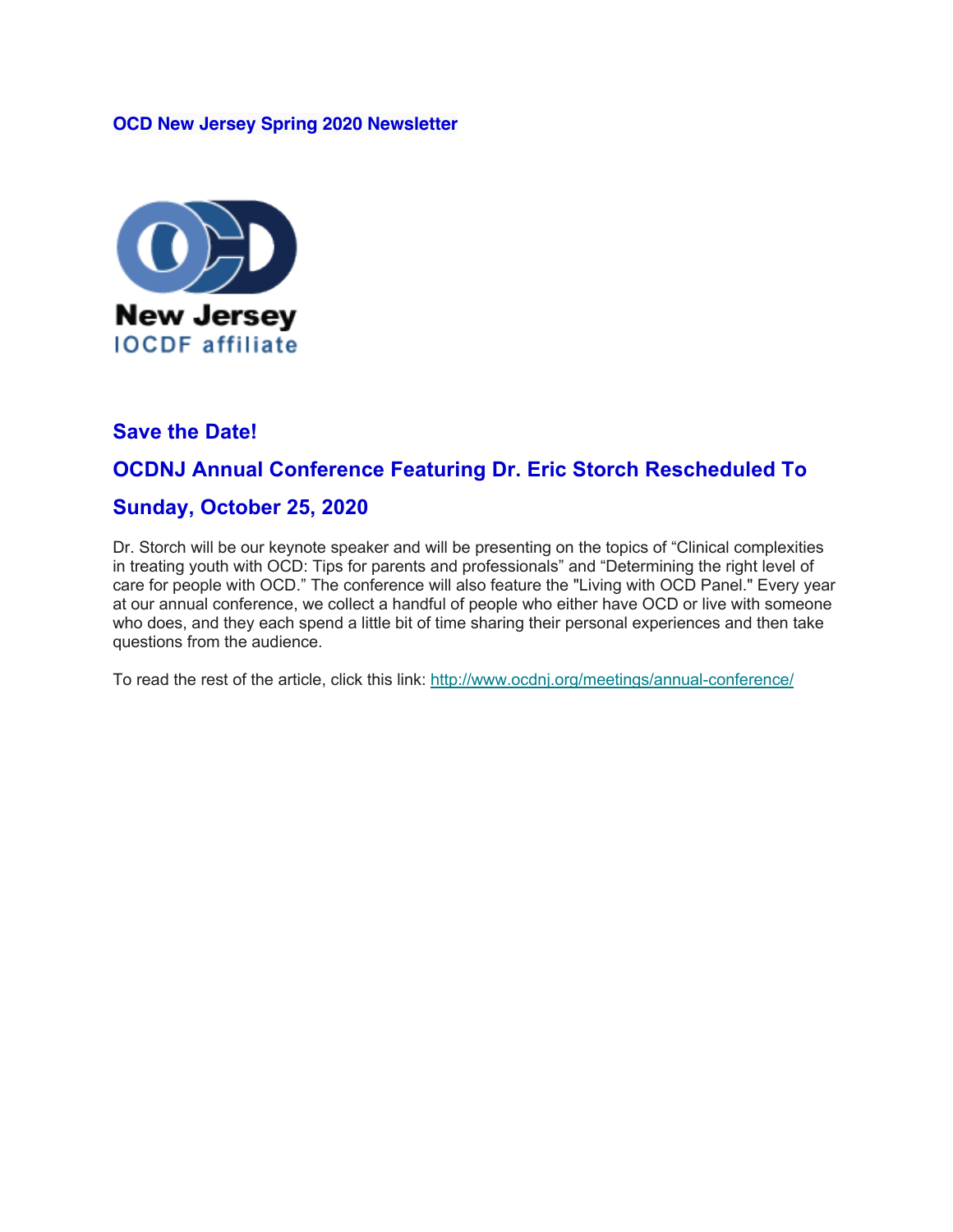

# **COVID-19 & OCD**

The World Health Organization (WHO) has classified the ongoing worldwide outbreak of coronavirus disease (COVID-19) a pandemic. In response, public health experts around the world have asked individuals and organizations to take action to prevent and limit the transmission of this disease in their communities. This may create unique challenges for people in the OCD and related disorders community as we work to balance what's best for population health and what's best for our individual mental health.

The International OCD Foudnation has put together a list of resources that may be helpful.

For more information, click this link: https://iocdf.org/covid19/

### **OCD Walk Postponed**

The 1 Million Steps 4 OCD Walk allows individual affiliates of the International OCD Foundation including OCDNJ to raise funds for the OCD community. OCDNJ will be hosting an OCD walk either this Fall or June 2021. Please check back for more information soon!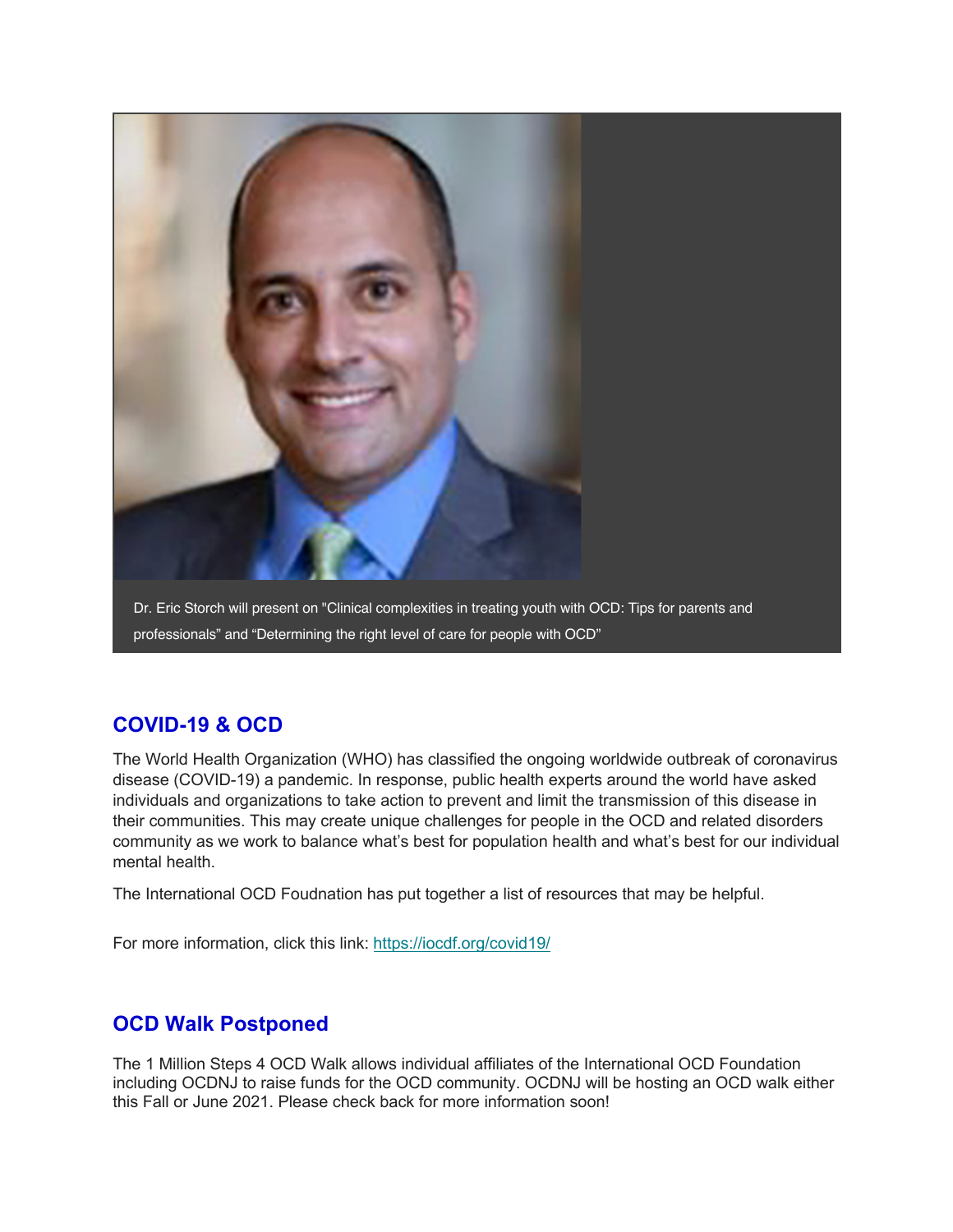For more information on the 1 Million Steps 4 OCD Walk, click this link: https://iocdf.org/programs/ocdwalk/



### **OCDNJ Board Member Publications**

An article by OCDNJ Board Member Dr. Jordan Levy entitled "In The News: Features of Topical OCD" was featured in the most recent issue of the International OCD Foundation's quarterly newsletter. To read the article, please see the IOCDF Spring Newsletter.

Dr. Allen Weg, president of OCDNJ recently penned an op-ed for The Star-Ledger entitled "COVID-19 gives us an incredible opportunity to understand the most misunderstood of psychiatric disorders" To read the op-ed, click this link https://www.nj.com/opinion/2020/03/covid-19-gives-us-anincredible-opportunity-to-understand-the-most-misunderstood-of-psychiatric-disordersopinion.html?fbclid=IwAR2zUfFg4KsHMXlrETbYeX3Gburq-8-QyhgjCVYFm9V-Wm-IPNramIJSiwk

Dr. Rachel Strohl, Board Secretary for OCDNJ was recently featured on News12 New Jersey discussing how to deal with coronavirus anxiety. To watch, click this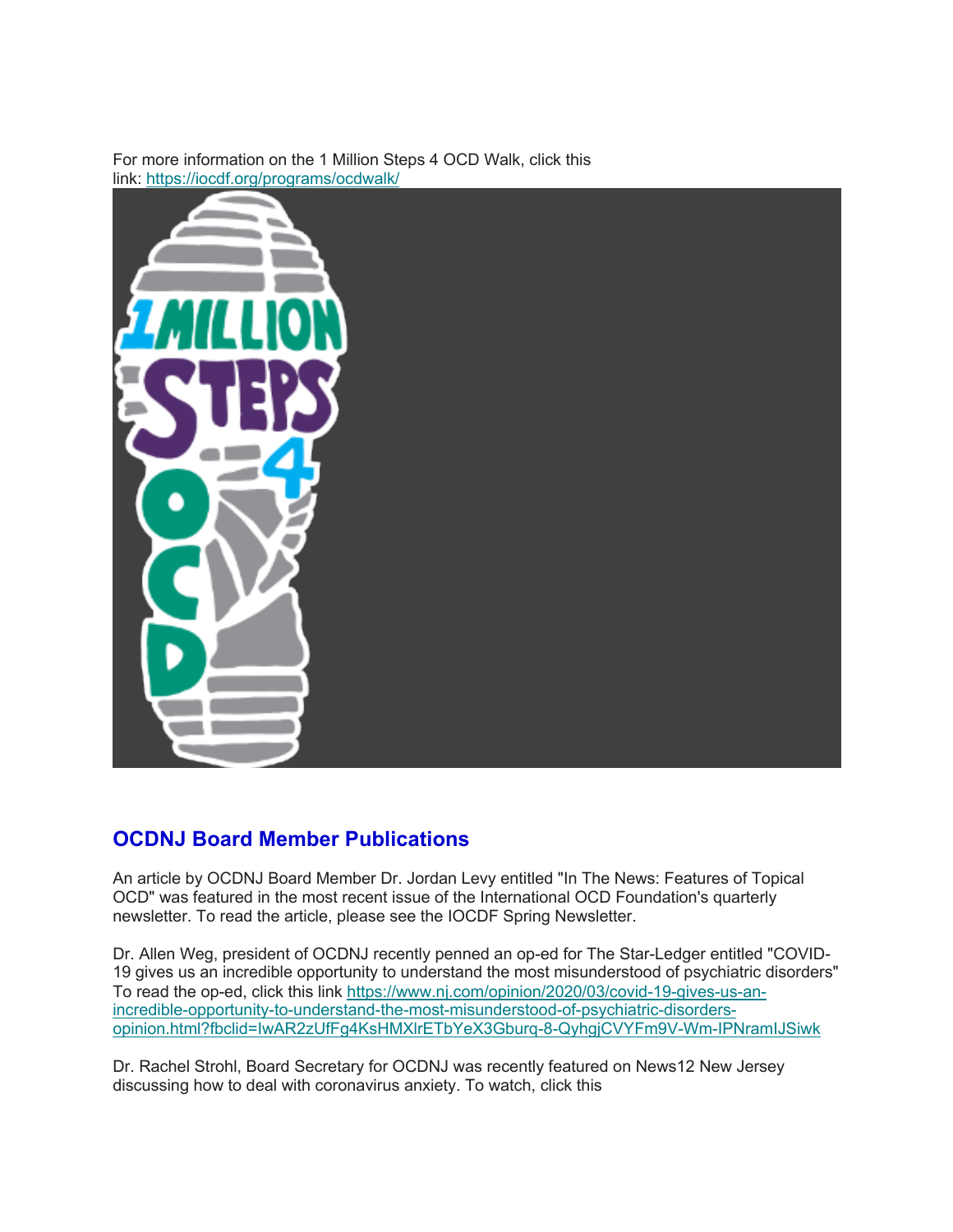link: https://www.stressandanxiety.com/self-care-is-going-to-be-important-dealing-with-coronavirusanxiety



*OCDNJ Board Member Dr. Jordan Levy*



*OCDNJ President Dr. Allen Weg*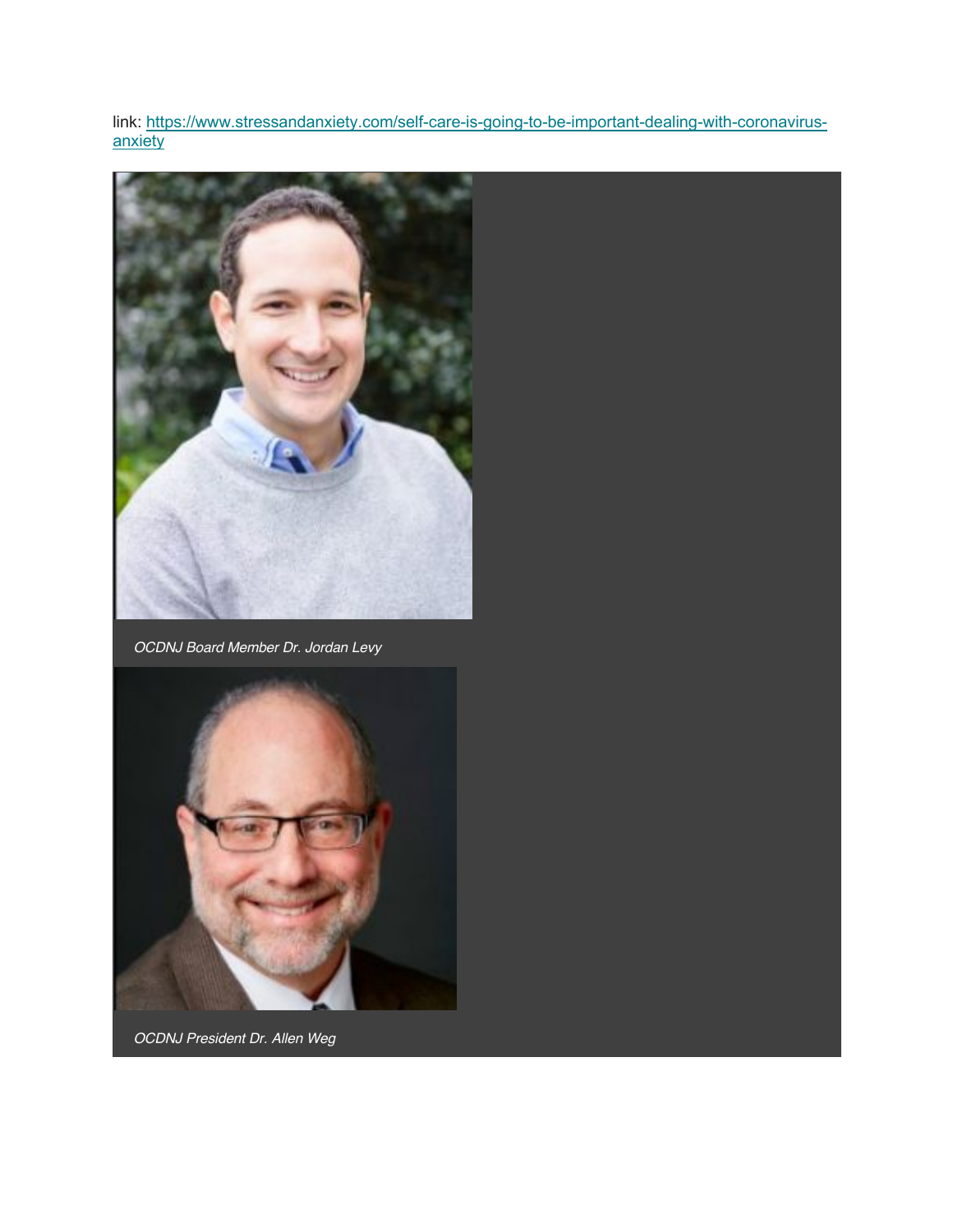

## **OCDNJ DVDs for Sale**

We record our annual conferences and the speakers from our quarterly meetings, and provide copies of them to anyone interested. All moneys charged are pumped back into OCDNJ to help defray the costs of the organization. This is a great way to learn more about various topics of interest within and related to OCD. For a listing of DVDs available, click this link: http://www.ocdnj.org/newsletter/dvds/

## **OCD Support Groups in NJ**

There is information on support groups throughout the state on our website. Click on the following link to find out if there is a support group in your area: http://www.ocdnj.org/get-help/support-groups/

# **Professional Directory**

OCD NJ has a list of professionals who choose to advertise on our website. OCD NJ does not review, does not approve, does not endorse, nor certify the qualifications of any mental health professionals to provide any mental health care services. OCD NJ therefore, in making available, for the interest of the public, a list of professionals and their areas of practice, is not making any representations, warranties, nor any guarantees, regarding the providing of mental health care